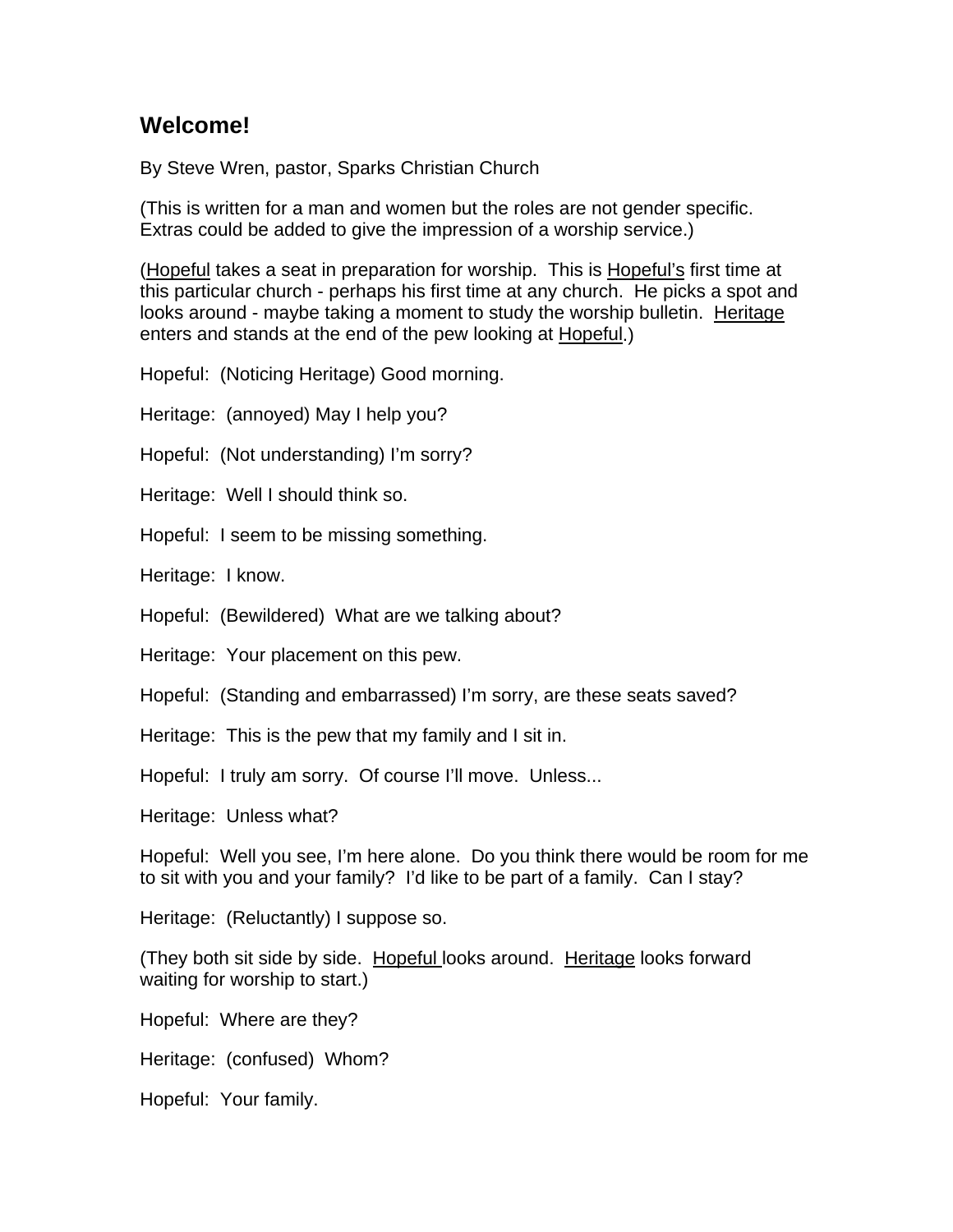Heritage: Oh goodness, they don't attend any more.

Hopeful: (Not understanding at all) I see.

Heritage: Oh, they *used* to come all the time. Why, they would never have *dreamed* of missing a Sunday. But now they're either too busy or uninterested or angry.

Hopeful: (meaning it) I'm sorry.

Heritage: Not your fault. Is this your first Sunday?

Hopeful: Yes, I was just passing by and thought I would visit. I have heard people talk about the "good news" for so long I thought I would come and find out what it's all about.

Heritage: Well, that explains it.

Hopeful: Explains what?

Heritage: You sitting in my pew. (point up) See that?

Hopeful: See what?

Heritage: That funny looking enclosed area. Up there.

Hopeful: Oh yes. It looks like a projection room.

Heritage: It's the choir loft.

Hopeful: But it's all closed up.

Heritage: (disgusted) They did that 10 years ago. The youth group is using it now for there meetings.

Hopeful: How nice.

Heritage: What is wrong with you? Can't you see they took a perfectly good choir loft and turned it into a youth room and added that awful projector.

Hopeful: I like that your church has an active youth group and that they are important to the congregation. And I like the pictures that are being projected.

Heritage: But it was a choir loft!

Hopeful: (looking around) Where does the choir sing from now?

Heritage: We haven't had a choir in 20 years!